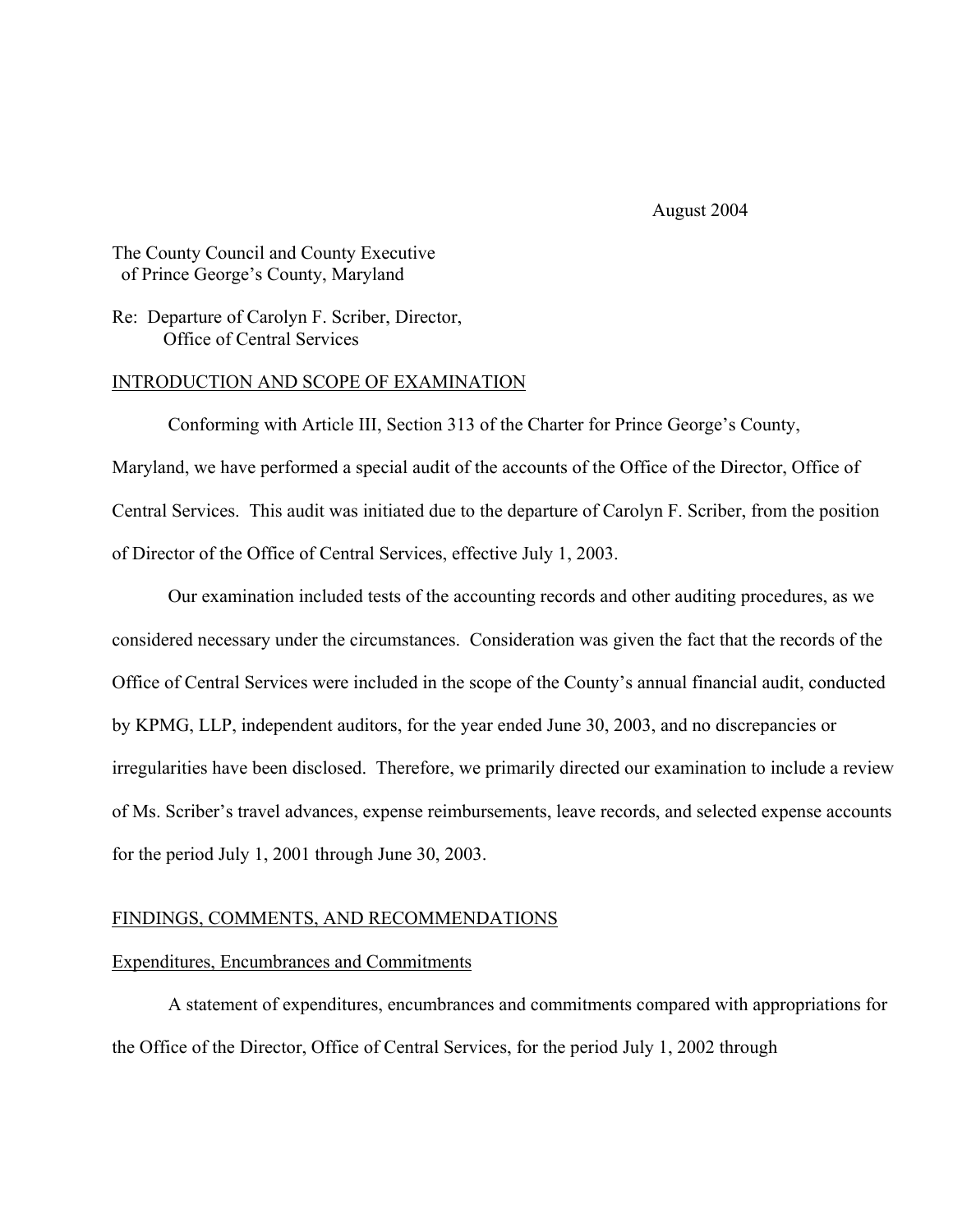June 30, 2003, is presented in Schedule 1of this report. At June 30, 2003, total expenditures and encumbrances did not exceed total appropriations for the Office of the Director.

### Travel Advances and Expense Reimbursements

 We reviewed the travel advances log maintained by the Office of Finance, Accounting Division, for the period July 1, 2001 through June 30, 2003, and determined that Ms. Scriber did not have any unsettled travel advances at the time of her departure from the County. We also reviewed expense reimbursements paid to Ms. Scriber covering the period July 1, 2001 through June 30, 2003 and found no discrepancies or irregularities.

### Leave Records and Final Pay

 We verified final pay computations for Ms. Scriber based on leave records maintained by the Payroll Section of the Office of Finance and the salary and hourly rate of pay maintained by the Office of Human Resources Management and found no discrepancies. We also determined that Ms. Scriber's annual and sick leave payouts were computed correctly and found no discrepancies or irregularities.

## Fixed Assets

 The Fixed Assets Procedures Manual prepared by the Office of Finance requires that the Fixed Assets Section of the Office of Central Services' Contract Administration and Procurement Division, upon the departure of any agency head, take inventory of only those fixed assets for which that agency head has signed an Equipment Custody Receipt (PGC Form #1890) form. It further requires that the unexplained loss of any such fixed assets be reported to the Chief Administrative Officer, who is to take action to recover the costs of the assets. We contacted personnel within the Contract Administration and Procurement Division to determine if assets issued to Ms. Scriber were returned to the County. Based on our review, all assets were properly accounted for and returned to the County.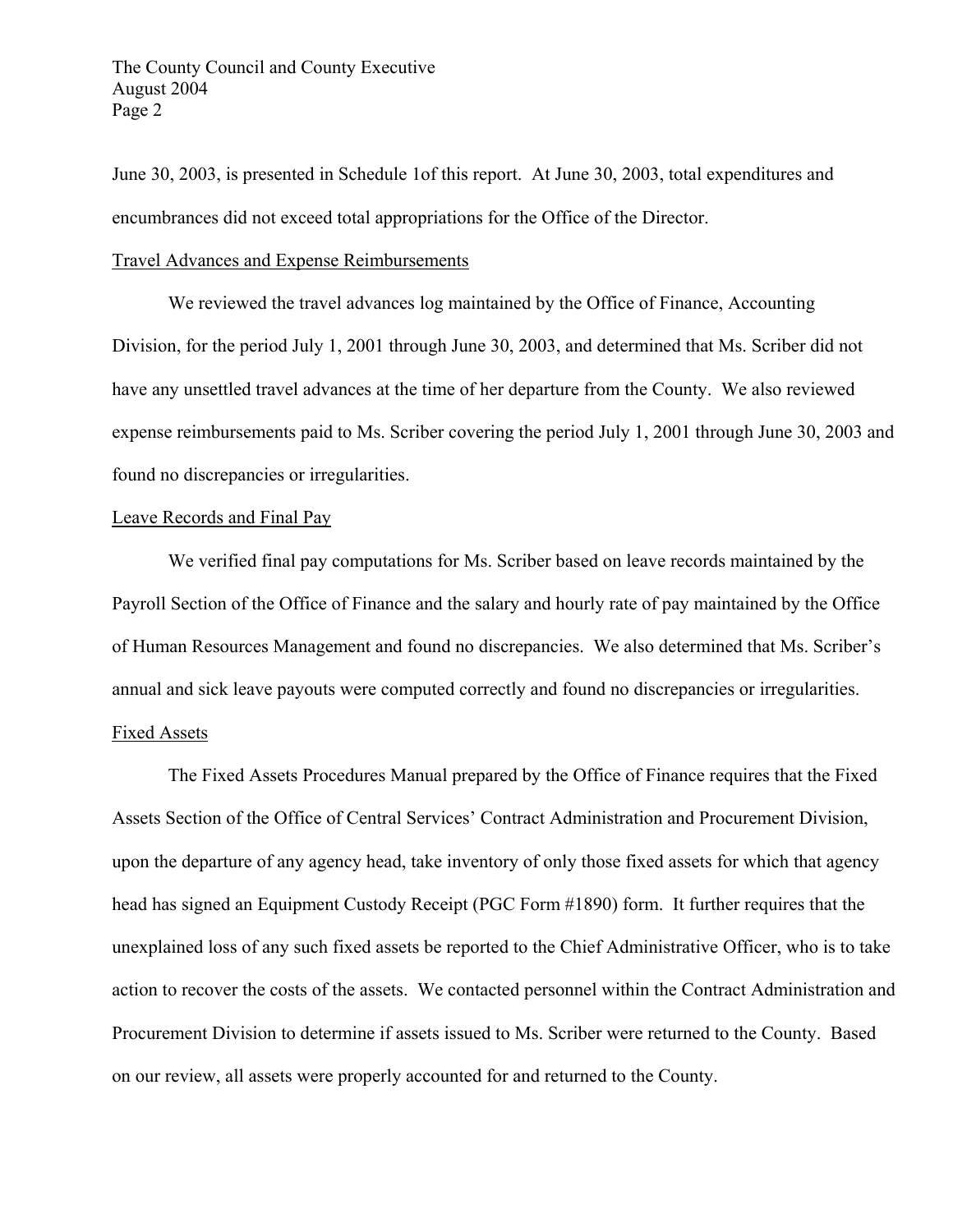The County Council and County Executive August 2004 Page 3

# Financial Disclosure Requirement

Section 2-294(c)(1) of the Prince George's County Code requires certain officials, employees,

and candidates for office (among them the Director of the Office of Central Services) to file financial

disclosure statements. Council Bill 125-1984, effective February 4, 1985, modified Section 2-294(c)(1)

of the County Code, by adding the following requirement:

 "Any official or employee who is required to file a statement and who leaves office or employment for any reason, other than the official's or employee's death, shall file, within sixty (60) days of leaving office or employment, the statement required by this Section, for the calendar year immediately preceding, unless a statement has previously been filed for that year, and any portion of the current calendar year during which that official or employee held office or employment."

Ms. Scriber filed the proper financial disclosure statement with the Prince George's County Board of

Ethics for the period January 1, 2003 through June 30, 2003, on June 30, 2003 as required.

 David H. Van Dyke, C.P.A. County Auditor

 Mackenzie Lewis Auditor-In-Charge